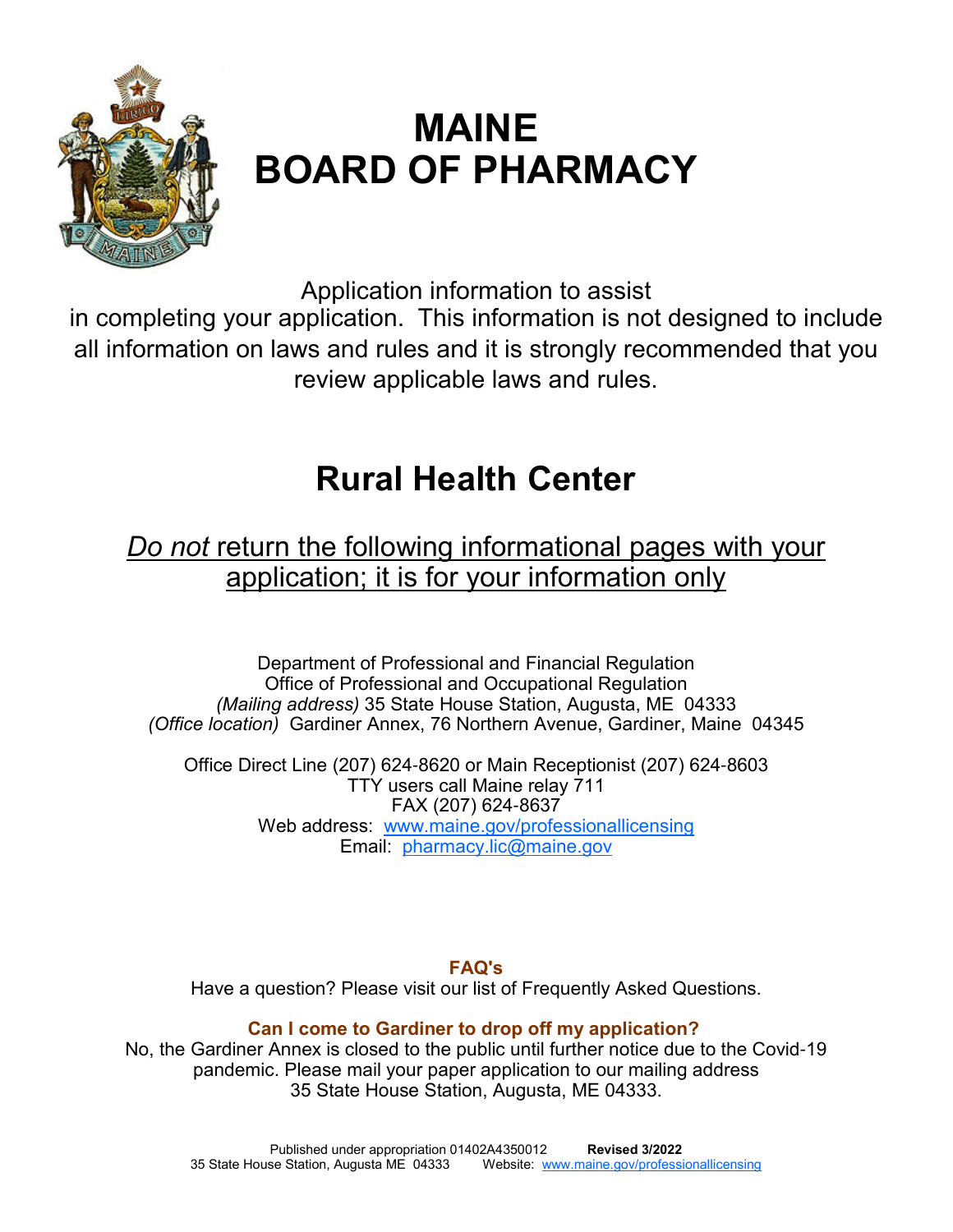#### **INFORMATIONAL**

- $\checkmark$  Receipt of your application does not constitute entitlement to begin to do business in Maine. While applications are logged in as 'pending' this does not mean a license has been issued. You must hold an active license in order to do business in Maine. Processing time depends greatly on the completeness of your application.
- $\checkmark$  Your application has greater chance of being processed expeditiously if it is complete and all supporting documents are attached. Action on this application is posted to the web in real time. Please visit our website if you wish to monitor progress. If the status appears as Pending, this means that your application was received by this office and it is pending or under review. Once reviewed and if everything about your application is complete and complies with requirements, the license will be issued and the status will show as ACTIVE. If incomplete and a letter is being sent to you, the letter will be available for you to see online.
- $\checkmark$  Please refrain from calling our office to "check" on your application as these calls only serve to slow our ability to review and process applications. Information regarding the status of applications may be found at the Office of Professional and Occupational Regulation's website www.maine.gov/professionallicensing. We appreciate your thoughtful attention to this request.
- $\checkmark$  Once your license is issued it is immediately visible online with an "active" status. Licenses are printed off site and require at least 14 business days for delivery.
- $\checkmark$  If there is an urgent need to contact us, please be advised that we will only discuss your application with the contact person named in the application to avoid miscommunications. This is done not only for your protection, but to also avoid any complications with too many hands involved, which generally leads to miscommunication or misunderstandings. Our goal is to streamline your process, not complicate it.
- $\checkmark$  Incomplete applications or documents that have been modified or altered in any way, including use of a white out substance will not be accepted and will be returned.

## **LAW AND BOARD RULE REFERENCE**

Information contained in this application is not a substitute for carefully reviewing applicable laws and rules. You may obtain a copy of the laws and board rules online at www.maine.gov/ professionallicensing—Click on "list of licensed professions", click on "Pharmacy" under "Board of Pharmacy Home" click on "Laws & Rules"

Notwithstanding, please pay particular attention to the following:

- 32 MRSA Chapter 117, Subchapter 5 and 7
- Board Rules, Chapter 9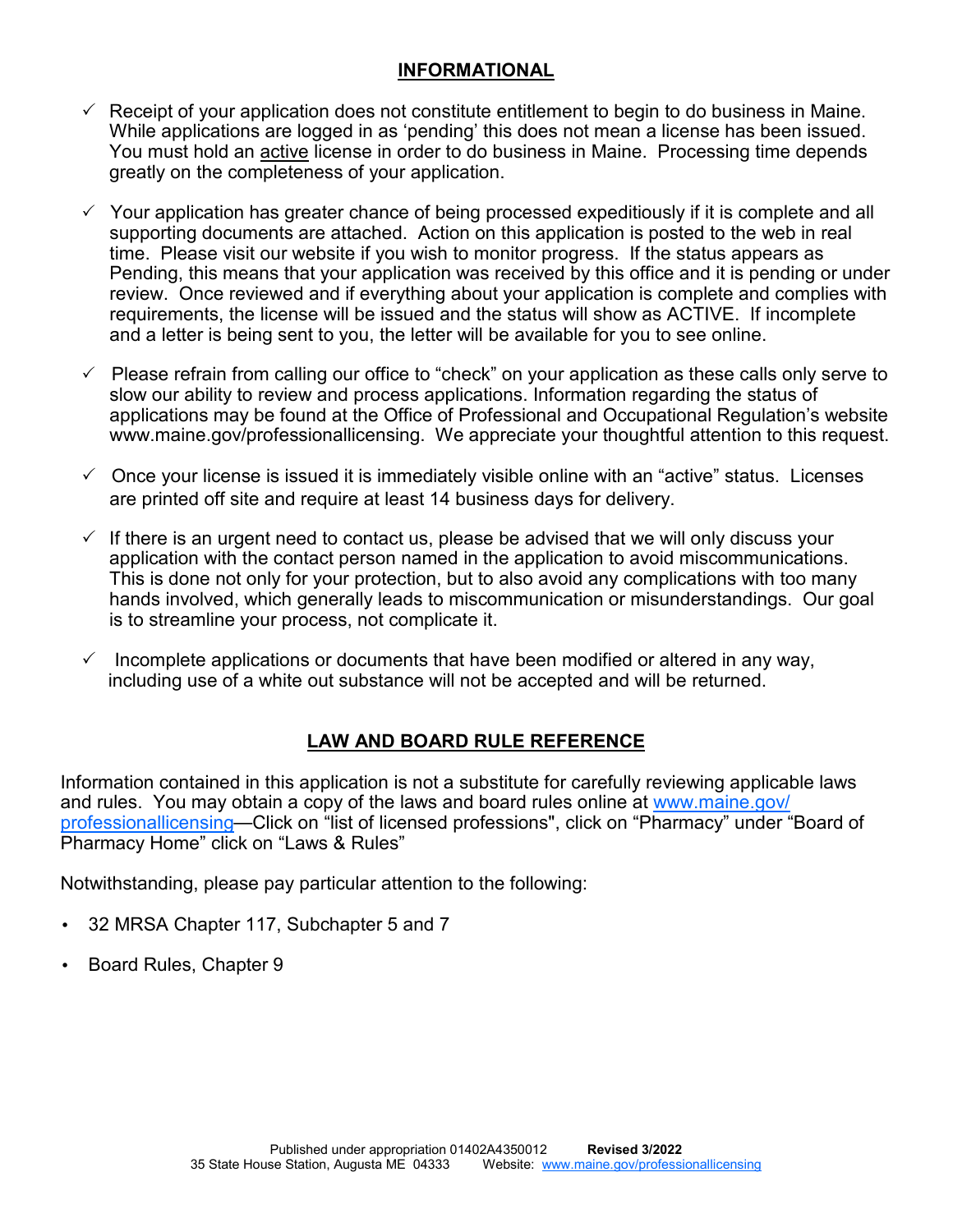

## **STATE OF MAINE DEPARTMENT OF PROFESSIONAL AND FINANCIAL REGULATION OFFICE OF PROFESSIONAL AND OCCUPATIONAL REGULATION COMPANY APPLICATION**

| NAME OF RURAL HEALTH CENTER<br>FEIN OR SSN<br>PHYSICAL LOCATION OF THE RURAL HEALTH CENTER<br><b>CITY</b><br><b>ZIP</b><br><b>STATE</b><br><b>MAILING ADDRESS</b><br><b>ZIP</b><br><b>CITY</b><br><b>STATE</b><br>PHONE # (<br>$FAX#$ (<br>$\rightarrow$<br>PERSON RESPONSIBLE FOR COMPLETING AND SUBMITTING APPLICATION<br>(must be an owner or officer of the entity)<br>By my signature, I hereby certify that the information provided on this application is true and accurate to the best of my knowledge and<br>belief. By submitting this application, I affirm that the Office of Professional and Occupational Regulation will rely upon this information for<br>issuance of my license and that this information is truthful and factual. I also understand that sanctions may be imposed including denial,<br>fines, suspension or revocation of my license if this information is found to be false.<br><b>SIGNATURE</b><br><b>DATE</b><br>Maine Board of Pharmacy<br><b>Rural Health Center</b><br>Required Fee: \$200.00 (Non Refundable)<br>Office Use Only:<br>PH1421 - \$200.00<br><b>PAYMENT OPTIONS:</b><br>Make checks payable to "Maine State Treasurer" - If you wish to pay by credit card, fill out the following:<br>NAME OF CARDHOLDER (please print)<br><b>MIDDLE INITIAL</b><br>FIRST<br>MAILING ADDRESS OF CARDHOLDER (please print)<br>I authorize the Department of Professional and Financial Regulation, Office of Professional and Occupational Regulation to<br>charge my $\Box$ VISA $\Box$ MASTERCARD $\Box$ DISCOVER $\Box$ AMERICAN EXPRESS The following amount: \$<br>$\Box$ I understand that fees are non-refundable | APPLICANT INFORMATION (please print)                                                                                                                                                                                                                                                                                                                                                                                                                         |
|------------------------------------------------------------------------------------------------------------------------------------------------------------------------------------------------------------------------------------------------------------------------------------------------------------------------------------------------------------------------------------------------------------------------------------------------------------------------------------------------------------------------------------------------------------------------------------------------------------------------------------------------------------------------------------------------------------------------------------------------------------------------------------------------------------------------------------------------------------------------------------------------------------------------------------------------------------------------------------------------------------------------------------------------------------------------------------------------------------------------------------------------------------------------------------------------------------------------------------------------------------------------------------------------------------------------------------------------------------------------------------------------------------------------------------------------------------------------------------------------------------------------------------------------------------------------------------------------------------------------------------------------------------------|--------------------------------------------------------------------------------------------------------------------------------------------------------------------------------------------------------------------------------------------------------------------------------------------------------------------------------------------------------------------------------------------------------------------------------------------------------------|
|                                                                                                                                                                                                                                                                                                                                                                                                                                                                                                                                                                                                                                                                                                                                                                                                                                                                                                                                                                                                                                                                                                                                                                                                                                                                                                                                                                                                                                                                                                                                                                                                                                                                  |                                                                                                                                                                                                                                                                                                                                                                                                                                                              |
|                                                                                                                                                                                                                                                                                                                                                                                                                                                                                                                                                                                                                                                                                                                                                                                                                                                                                                                                                                                                                                                                                                                                                                                                                                                                                                                                                                                                                                                                                                                                                                                                                                                                  |                                                                                                                                                                                                                                                                                                                                                                                                                                                              |
|                                                                                                                                                                                                                                                                                                                                                                                                                                                                                                                                                                                                                                                                                                                                                                                                                                                                                                                                                                                                                                                                                                                                                                                                                                                                                                                                                                                                                                                                                                                                                                                                                                                                  |                                                                                                                                                                                                                                                                                                                                                                                                                                                              |
|                                                                                                                                                                                                                                                                                                                                                                                                                                                                                                                                                                                                                                                                                                                                                                                                                                                                                                                                                                                                                                                                                                                                                                                                                                                                                                                                                                                                                                                                                                                                                                                                                                                                  | <b>COUNTY</b>                                                                                                                                                                                                                                                                                                                                                                                                                                                |
|                                                                                                                                                                                                                                                                                                                                                                                                                                                                                                                                                                                                                                                                                                                                                                                                                                                                                                                                                                                                                                                                                                                                                                                                                                                                                                                                                                                                                                                                                                                                                                                                                                                                  |                                                                                                                                                                                                                                                                                                                                                                                                                                                              |
|                                                                                                                                                                                                                                                                                                                                                                                                                                                                                                                                                                                                                                                                                                                                                                                                                                                                                                                                                                                                                                                                                                                                                                                                                                                                                                                                                                                                                                                                                                                                                                                                                                                                  | <b>COUNTY</b>                                                                                                                                                                                                                                                                                                                                                                                                                                                |
|                                                                                                                                                                                                                                                                                                                                                                                                                                                                                                                                                                                                                                                                                                                                                                                                                                                                                                                                                                                                                                                                                                                                                                                                                                                                                                                                                                                                                                                                                                                                                                                                                                                                  |                                                                                                                                                                                                                                                                                                                                                                                                                                                              |
|                                                                                                                                                                                                                                                                                                                                                                                                                                                                                                                                                                                                                                                                                                                                                                                                                                                                                                                                                                                                                                                                                                                                                                                                                                                                                                                                                                                                                                                                                                                                                                                                                                                                  |                                                                                                                                                                                                                                                                                                                                                                                                                                                              |
|                                                                                                                                                                                                                                                                                                                                                                                                                                                                                                                                                                                                                                                                                                                                                                                                                                                                                                                                                                                                                                                                                                                                                                                                                                                                                                                                                                                                                                                                                                                                                                                                                                                                  |                                                                                                                                                                                                                                                                                                                                                                                                                                                              |
|                                                                                                                                                                                                                                                                                                                                                                                                                                                                                                                                                                                                                                                                                                                                                                                                                                                                                                                                                                                                                                                                                                                                                                                                                                                                                                                                                                                                                                                                                                                                                                                                                                                                  |                                                                                                                                                                                                                                                                                                                                                                                                                                                              |
|                                                                                                                                                                                                                                                                                                                                                                                                                                                                                                                                                                                                                                                                                                                                                                                                                                                                                                                                                                                                                                                                                                                                                                                                                                                                                                                                                                                                                                                                                                                                                                                                                                                                  |                                                                                                                                                                                                                                                                                                                                                                                                                                                              |
|                                                                                                                                                                                                                                                                                                                                                                                                                                                                                                                                                                                                                                                                                                                                                                                                                                                                                                                                                                                                                                                                                                                                                                                                                                                                                                                                                                                                                                                                                                                                                                                                                                                                  | Office Use Only:                                                                                                                                                                                                                                                                                                                                                                                                                                             |
|                                                                                                                                                                                                                                                                                                                                                                                                                                                                                                                                                                                                                                                                                                                                                                                                                                                                                                                                                                                                                                                                                                                                                                                                                                                                                                                                                                                                                                                                                                                                                                                                                                                                  | Amount:<br>Cash # $\frac{$ $\frac{1}{2}$ $\frac{1}{2}$ $\frac{1}{2}$ $\frac{1}{2}$ $\frac{1}{2}$ $\frac{1}{2}$ $\frac{1}{2}$ $\frac{1}{2}$ $\frac{1}{2}$ $\frac{1}{2}$ $\frac{1}{2}$ $\frac{1}{2}$ $\frac{1}{2}$ $\frac{1}{2}$ $\frac{1}{2}$ $\frac{1}{2}$ $\frac{1}{2}$ $\frac{1}{2}$ $\frac{1}{2}$ $\frac{1}{2}$ $\frac{1}{2}$                                                                                                                             |
|                                                                                                                                                                                                                                                                                                                                                                                                                                                                                                                                                                                                                                                                                                                                                                                                                                                                                                                                                                                                                                                                                                                                                                                                                                                                                                                                                                                                                                                                                                                                                                                                                                                                  | Lic. # $\frac{1}{\sqrt{1-\frac{1}{\sqrt{1-\frac{1}{\sqrt{1-\frac{1}{\sqrt{1-\frac{1}{\sqrt{1-\frac{1}{\sqrt{1-\frac{1}{\sqrt{1-\frac{1}{\sqrt{1-\frac{1}{\sqrt{1-\frac{1}{\sqrt{1-\frac{1}{\sqrt{1-\frac{1}{\sqrt{1-\frac{1}{\sqrt{1-\frac{1}{\sqrt{1-\frac{1}{\sqrt{1-\frac{1}{\sqrt{1-\frac{1}{\sqrt{1-\frac{1}{\sqrt{1-\frac{1}{\sqrt{1-\frac{1}{\sqrt{1-\frac{1}{\sqrt{1-\frac{1}{\sqrt{1-\frac{1}{\sqrt{1-\frac{1}{\$<br><b>Issue Date</b><br>Exp. Date |
|                                                                                                                                                                                                                                                                                                                                                                                                                                                                                                                                                                                                                                                                                                                                                                                                                                                                                                                                                                                                                                                                                                                                                                                                                                                                                                                                                                                                                                                                                                                                                                                                                                                                  |                                                                                                                                                                                                                                                                                                                                                                                                                                                              |
|                                                                                                                                                                                                                                                                                                                                                                                                                                                                                                                                                                                                                                                                                                                                                                                                                                                                                                                                                                                                                                                                                                                                                                                                                                                                                                                                                                                                                                                                                                                                                                                                                                                                  |                                                                                                                                                                                                                                                                                                                                                                                                                                                              |
|                                                                                                                                                                                                                                                                                                                                                                                                                                                                                                                                                                                                                                                                                                                                                                                                                                                                                                                                                                                                                                                                                                                                                                                                                                                                                                                                                                                                                                                                                                                                                                                                                                                                  | LAST                                                                                                                                                                                                                                                                                                                                                                                                                                                         |
|                                                                                                                                                                                                                                                                                                                                                                                                                                                                                                                                                                                                                                                                                                                                                                                                                                                                                                                                                                                                                                                                                                                                                                                                                                                                                                                                                                                                                                                                                                                                                                                                                                                                  |                                                                                                                                                                                                                                                                                                                                                                                                                                                              |
|                                                                                                                                                                                                                                                                                                                                                                                                                                                                                                                                                                                                                                                                                                                                                                                                                                                                                                                                                                                                                                                                                                                                                                                                                                                                                                                                                                                                                                                                                                                                                                                                                                                                  |                                                                                                                                                                                                                                                                                                                                                                                                                                                              |
|                                                                                                                                                                                                                                                                                                                                                                                                                                                                                                                                                                                                                                                                                                                                                                                                                                                                                                                                                                                                                                                                                                                                                                                                                                                                                                                                                                                                                                                                                                                                                                                                                                                                  |                                                                                                                                                                                                                                                                                                                                                                                                                                                              |
|                                                                                                                                                                                                                                                                                                                                                                                                                                                                                                                                                                                                                                                                                                                                                                                                                                                                                                                                                                                                                                                                                                                                                                                                                                                                                                                                                                                                                                                                                                                                                                                                                                                                  |                                                                                                                                                                                                                                                                                                                                                                                                                                                              |
| Card number:<br><b>Expiration Date</b>                                                                                                                                                                                                                                                                                                                                                                                                                                                                                                                                                                                                                                                                                                                                                                                                                                                                                                                                                                                                                                                                                                                                                                                                                                                                                                                                                                                                                                                                                                                                                                                                                           | $mmI$ yyyy                                                                                                                                                                                                                                                                                                                                                                                                                                                   |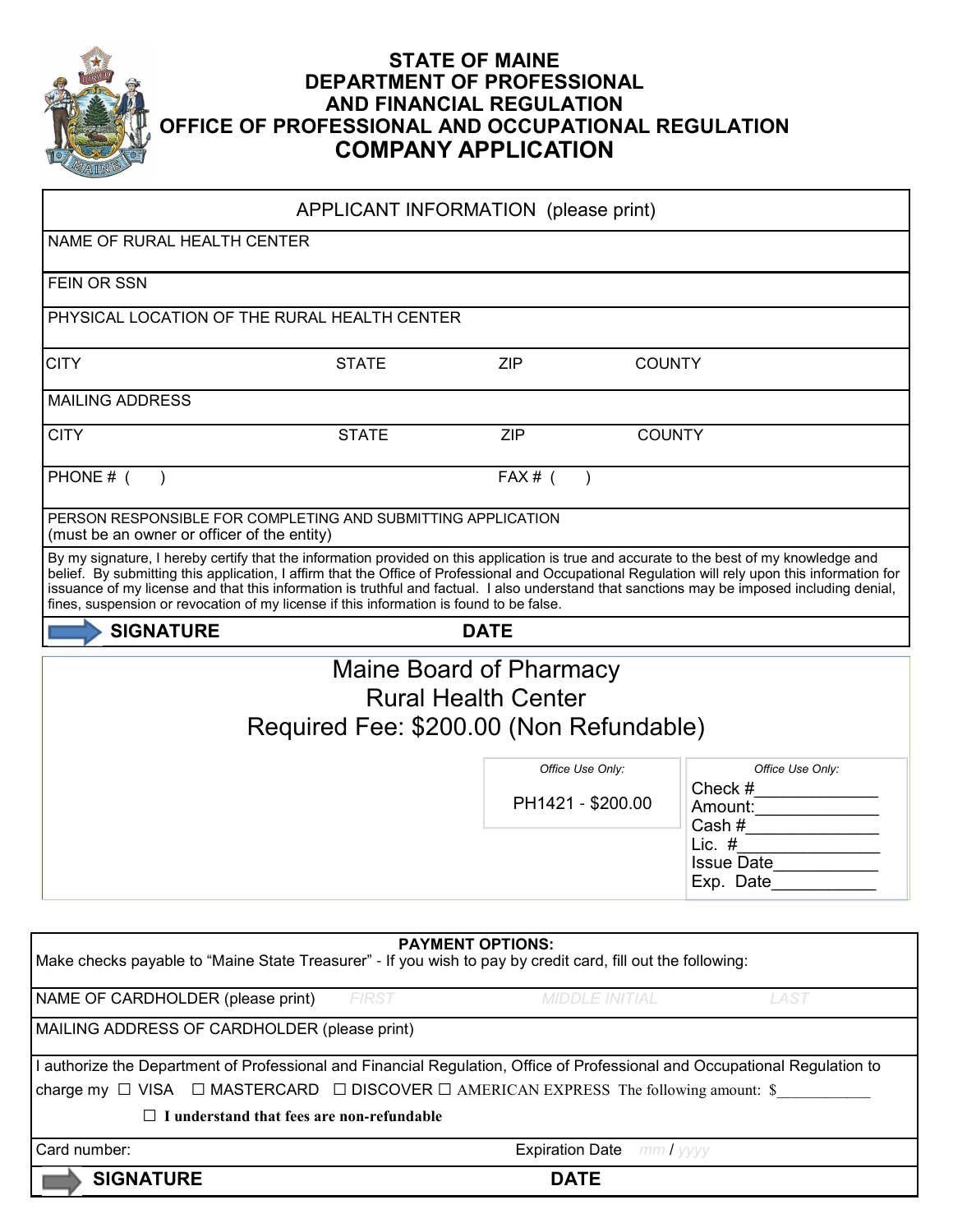Date of change

Previous License Number:

(this license will be terminated upon issuance of new license)

**Important, please read:** Refer to 32 MRSA §13752, Sec. 3. Please note that a license is not transferrable to another owner, new location or change in consultant pharmacist and is subject to a new application and licensure before you begin to operate under new ownership, at a new location or under a new consultant pharmacist .

#### **SECTION 2: CENTER TO BE LICENSED** *(Ref. 32 MRS, Section 13762).*

#### **This Rural Health Center is which of the following:**

- □ It serves a rural area without a pharmacy;
- □ It is located in a community where available pharmacy services can not meet the documented need; or
- □ It requires a license in order to receive pharmaceutical discounts authorized by the federal Veterans' Health Care Act of 1992, Title VI.

#### **SECTION 3: CONTACT INFORMATION** *(person responsible for completing and submission of application must be an owner or officer of the entity).*

| <b>Last Name</b>       | <b>First Name</b> |              | <b>Middle Name</b> |          |
|------------------------|-------------------|--------------|--------------------|----------|
|                        |                   |              |                    |          |
| <b>Contact Address</b> | City              | <b>State</b> |                    | Zip Code |
|                        |                   |              |                    |          |
| Telephone Number       | E-mail Address    |              |                    |          |
|                        |                   |              |                    |          |

#### **SECTION 4: COMPANY INFORMATION**

| Name of Rural Health Center                                  |                                       |  |  |  |  |
|--------------------------------------------------------------|---------------------------------------|--|--|--|--|
|                                                              |                                       |  |  |  |  |
| <b>Rural Health Center Telephone Number</b>                  | <b>Rural Health Center Fax Number</b> |  |  |  |  |
|                                                              |                                       |  |  |  |  |
| <b>E-mail Address</b>                                        |                                       |  |  |  |  |
|                                                              |                                       |  |  |  |  |
| <b>Web Address</b>                                           |                                       |  |  |  |  |
|                                                              |                                       |  |  |  |  |
| All Trade Names or Business Names of the Rural Health Center |                                       |  |  |  |  |
|                                                              |                                       |  |  |  |  |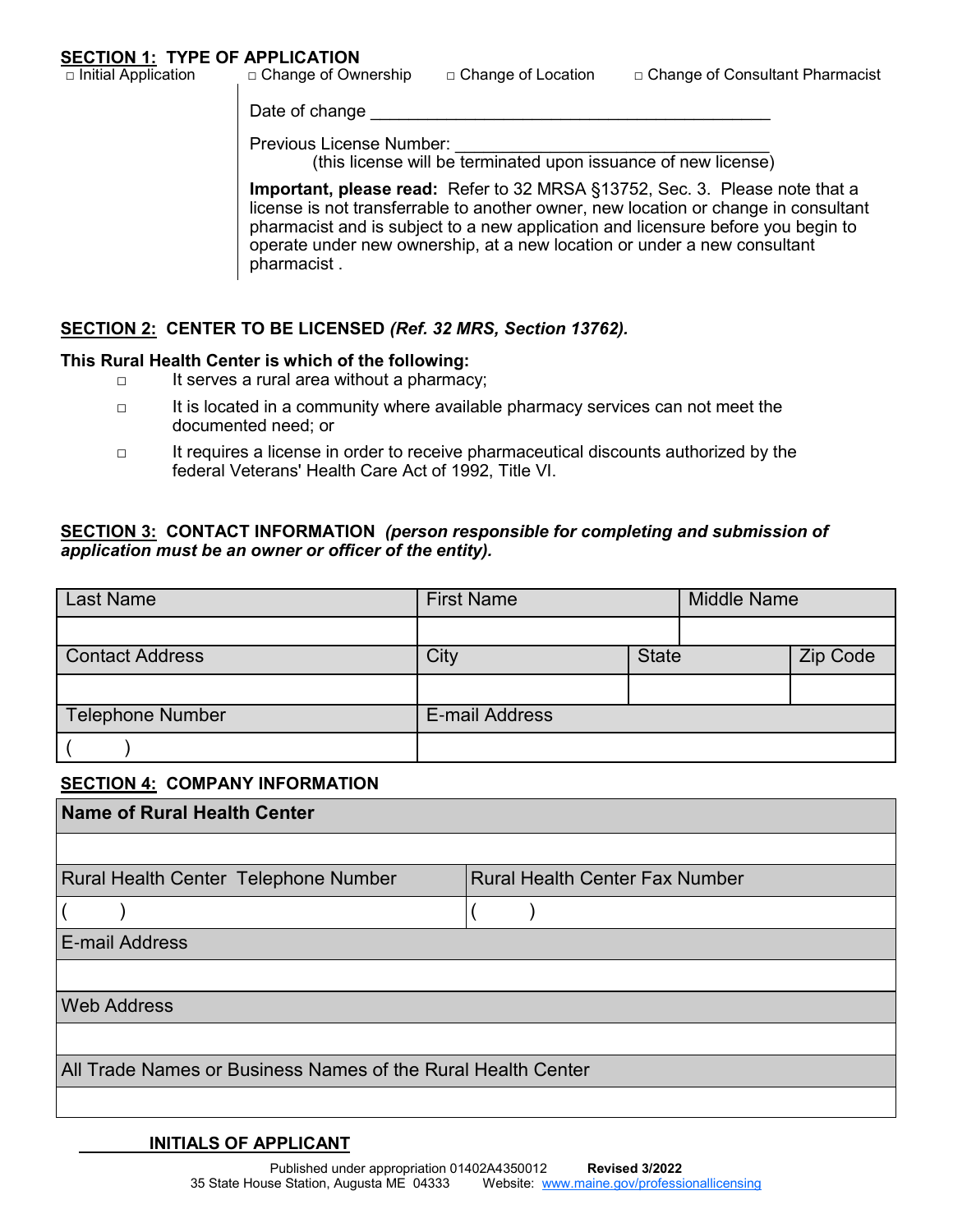## **SECTION 5: OWNERSHIP**

| Private Nonprofit Corporation: Please include an organizational chart.<br>(Please type or print legibly)<br>Please see Board Rules, Chapter 9, Sec. 1(1) |                                              |                     |                                 |              |          |
|----------------------------------------------------------------------------------------------------------------------------------------------------------|----------------------------------------------|---------------------|---------------------------------|--------------|----------|
| Name of Corporation                                                                                                                                      |                                              |                     |                                 |              |          |
|                                                                                                                                                          |                                              |                     |                                 |              |          |
| Assumed Name (d/b/a)                                                                                                                                     |                                              |                     |                                 |              |          |
|                                                                                                                                                          |                                              |                     |                                 |              |          |
| Name of Parent Company, if any                                                                                                                           |                                              |                     |                                 |              |          |
|                                                                                                                                                          |                                              |                     |                                 |              |          |
| FEIN#                                                                                                                                                    |                                              |                     |                                 |              |          |
|                                                                                                                                                          |                                              |                     |                                 |              |          |
| <b>Contact Address of Corporation</b>                                                                                                                    |                                              | City                |                                 | <b>State</b> | Zip Code |
|                                                                                                                                                          |                                              |                     |                                 |              |          |
| <b>Physical Address of Corporation</b>                                                                                                                   |                                              | City                |                                 | <b>State</b> | Zip Code |
|                                                                                                                                                          |                                              |                     |                                 |              |          |
|                                                                                                                                                          | <b>Telephone Number</b><br><b>Fax Number</b> |                     |                                 |              |          |
|                                                                                                                                                          |                                              |                     |                                 |              |          |
| E-mail Address<br><b>Website Address</b>                                                                                                                 |                                              |                     |                                 |              |          |
|                                                                                                                                                          |                                              |                     |                                 |              |          |
| <b>Corporate Registration Certificate Number</b>                                                                                                         |                                              | <b>Jurisdiction</b> | <b>Issued Under What</b>        | Date         |          |
|                                                                                                                                                          |                                              |                     |                                 |              |          |
| Name of Registered Agent                                                                                                                                 |                                              |                     |                                 |              |          |
|                                                                                                                                                          |                                              |                     |                                 |              |          |
| <b>Contact Address for Registered Agent</b><br>If different from Corporation                                                                             | City                                         |                     |                                 | <b>State</b> | Zip Code |
|                                                                                                                                                          |                                              |                     |                                 |              |          |
| <b>Physical Address for Registered Agent</b><br>If different from Corporation                                                                            | City<br><b>State</b>                         |                     |                                 | Zip Code     |          |
|                                                                                                                                                          |                                              |                     | E-mail Address/ Website Address |              |          |
| <b>Telephone Number</b>                                                                                                                                  |                                              |                     |                                 |              |          |
|                                                                                                                                                          |                                              |                     |                                 |              |          |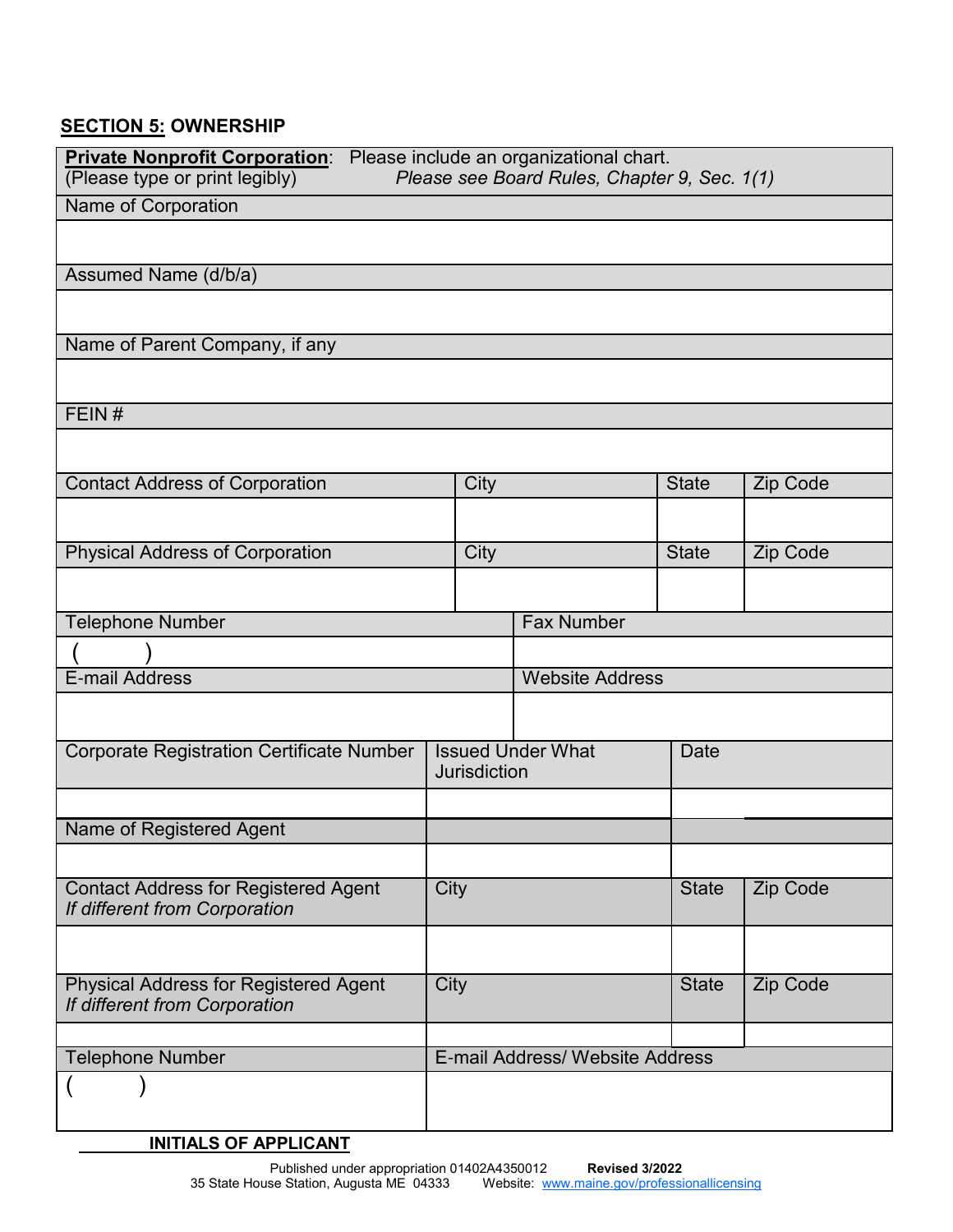## **SECTION 6: CORPORATE OFFICER(S) AND DIRECTOR(S)**

| 1. Last Name   | <b>First Name</b> |              | <b>Middle Name</b> |          |
|----------------|-------------------|--------------|--------------------|----------|
|                |                   |              |                    |          |
| Title          |                   |              |                    |          |
|                |                   |              |                    |          |
| <b>Address</b> | City              | <b>State</b> |                    | Zip Code |
|                |                   |              |                    |          |
| 2. Last Name   | <b>First Name</b> |              | <b>Middle Name</b> |          |
|                |                   |              |                    |          |
| Title          |                   |              |                    |          |
|                |                   |              |                    |          |
| <b>Address</b> | City              | <b>State</b> |                    | Zip Code |
|                |                   |              |                    |          |
| 3. Last Name   | <b>First Name</b> |              | <b>Middle Name</b> |          |
|                |                   |              |                    |          |
| Title          |                   |              |                    |          |
|                |                   |              |                    |          |
| <b>Address</b> | City              | <b>State</b> |                    | Zip Code |
|                |                   |              |                    |          |
| 4. Last Name   | <b>First Name</b> |              | <b>Middle Name</b> |          |
|                |                   |              |                    |          |
|                |                   |              |                    |          |
| Title          |                   |              |                    |          |
|                |                   |              |                    |          |
| <b>Address</b> | City              | <b>State</b> |                    | Zip Code |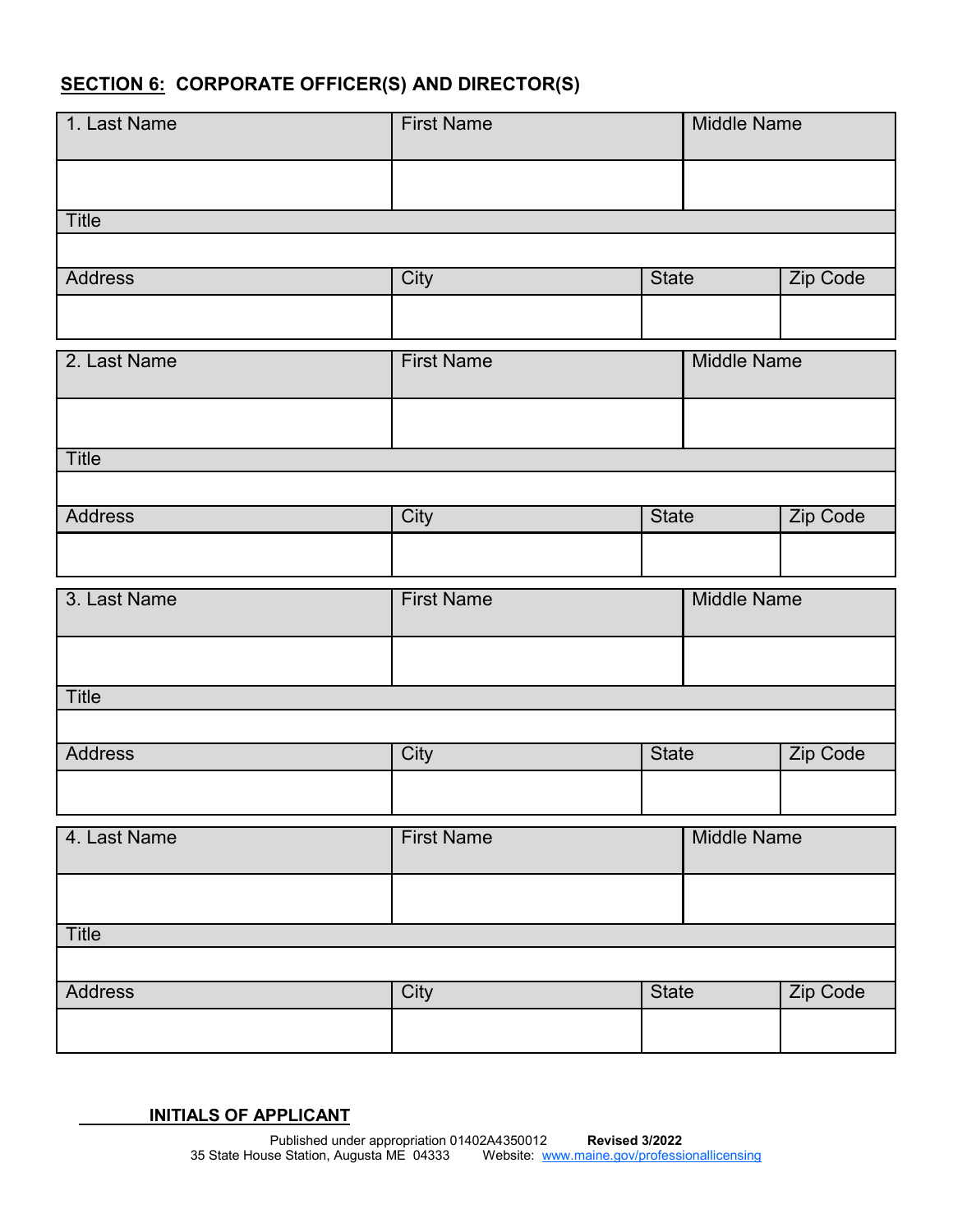## **SECTION 6 (Continued):**

| <b>Section D - Limited Liability Company:</b><br>(Please type or print legibly) |      |                       | Please see Chapter 12, Sec. 2(5)(C)   |              |              |          |
|---------------------------------------------------------------------------------|------|-----------------------|---------------------------------------|--------------|--------------|----------|
| Name of Limited Liability Company                                               |      |                       |                                       |              |              |          |
|                                                                                 |      |                       |                                       |              |              |          |
| Assumed Name (d/b/a)                                                            |      |                       |                                       |              |              |          |
|                                                                                 |      |                       |                                       |              |              |          |
| Name of Parent Company, if any                                                  |      |                       |                                       |              |              |          |
|                                                                                 |      |                       |                                       |              |              |          |
| FEIN#                                                                           |      |                       |                                       |              |              |          |
|                                                                                 |      |                       |                                       |              |              |          |
| <b>Contact Address of Limited Liability Company</b>                             |      | City                  |                                       | <b>State</b> |              | Zip Code |
|                                                                                 |      |                       |                                       |              |              |          |
| Physical Address of Limited Liability Company                                   |      | City                  |                                       | <b>State</b> |              | Zip Code |
|                                                                                 |      |                       |                                       |              |              |          |
| <b>Telephone Number</b>                                                         |      |                       | <b>Fax Number</b>                     |              |              |          |
|                                                                                 |      |                       |                                       |              |              |          |
| E-mail Address                                                                  |      |                       | <b>Website Address</b>                |              |              |          |
|                                                                                 |      |                       |                                       |              |              |          |
| Name of Member or Manager Representing Applicant Before the Board               |      |                       |                                       |              |              |          |
|                                                                                 |      |                       |                                       |              |              |          |
| Mailing Address of Representative                                               | City |                       |                                       |              | <b>State</b> | Zip Code |
|                                                                                 |      |                       |                                       |              |              |          |
| <b>Telephone Number</b>                                                         |      | <b>E-mail Address</b> |                                       |              |              |          |
|                                                                                 |      |                       |                                       |              |              |          |
| <b>Corporate Registration Certificate Number</b>                                |      |                       | <b>Issued Under What Jurisdiction</b> |              | Date         |          |
|                                                                                 |      |                       |                                       |              |              |          |
|                                                                                 |      |                       |                                       |              |              |          |
| Name of Registered Agent                                                        |      |                       |                                       |              |              |          |
|                                                                                 |      |                       |                                       |              |              |          |
| <b>Contact Address for Registered Agent</b><br>If different from Corporation    | City |                       |                                       |              | <b>State</b> | Zip Code |
|                                                                                 |      |                       |                                       |              |              |          |
| <b>Physical Address for Registered Agent</b>                                    | City |                       |                                       |              | <b>State</b> | Zip Code |
| If different from Corporation                                                   |      |                       |                                       |              |              |          |
|                                                                                 |      |                       |                                       |              |              |          |
| <b>Telephone Number</b>                                                         |      |                       | E-mail Address/ Website Address       |              |              |          |
|                                                                                 |      |                       |                                       |              |              |          |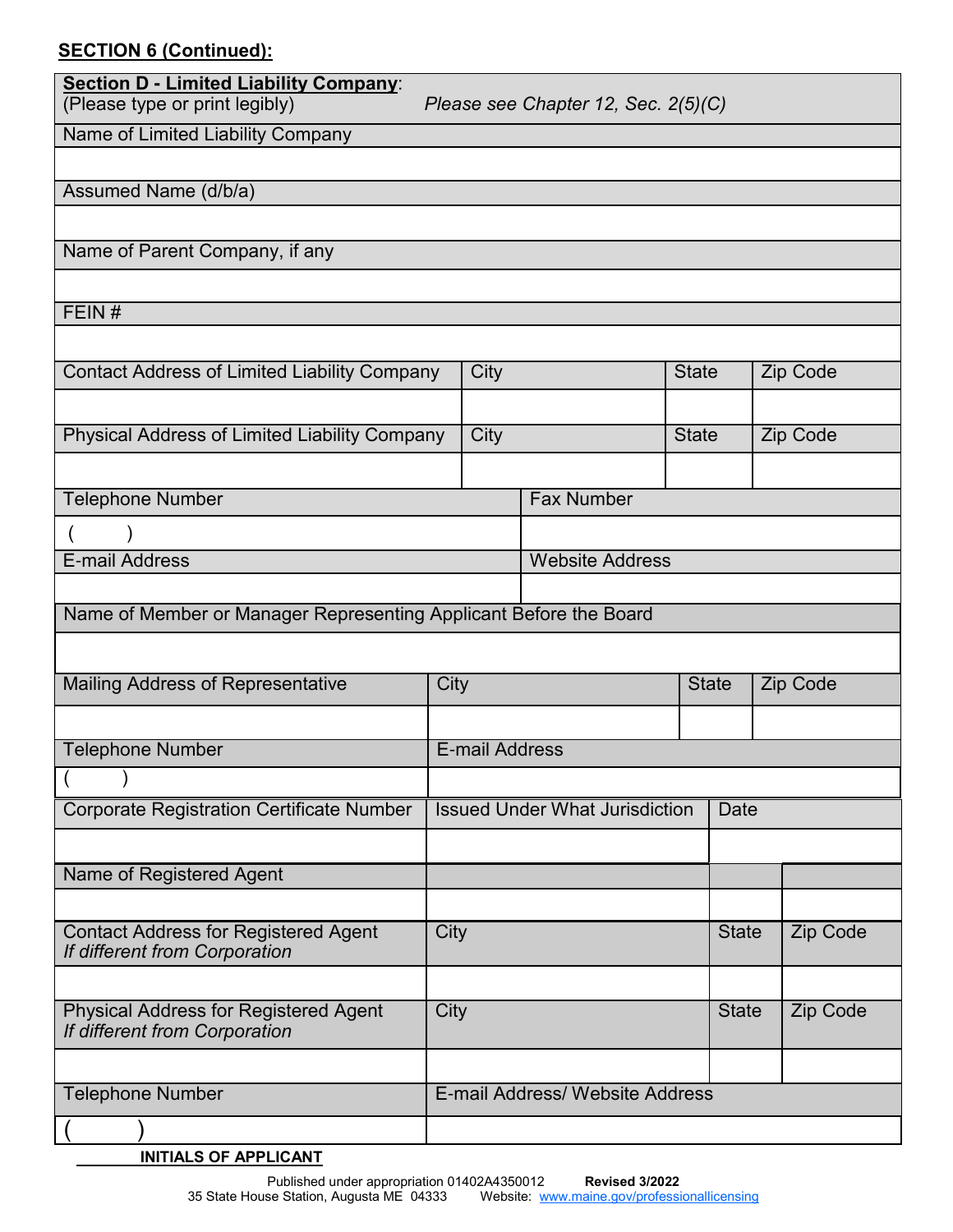## **SECTION 7: PHARMACY PROVIDER** (Ref. 32 MRS 13761(1))

| Name of Pharmacy Provider                |                    | <b>Pharmacy License Number</b> |
|------------------------------------------|--------------------|--------------------------------|
|                                          |                    |                                |
| <b>Address of Pharmacy Provider</b>      |                    |                                |
|                                          |                    |                                |
| City                                     | State and Zip Code |                                |
|                                          |                    |                                |
| <b>Phone Number of Pharmacy Provider</b> |                    |                                |
|                                          |                    |                                |

## **SECTION 8: CONSULTING PHARMACIST** (Please see Board Rules, Chapter 14, Sec 1)

| <b>Consulting Pharmacist</b>     |      |                        |              |                 |
|----------------------------------|------|------------------------|--------------|-----------------|
|                                  |      |                        |              |                 |
| <b>Pharmacist License Number</b> |      | <b>Expiration Date</b> |              |                 |
|                                  |      |                        |              |                 |
| <b>Contact Address</b>           | City |                        | <b>State</b> | <b>Zip Code</b> |
|                                  |      |                        |              |                 |
| <b>E-mail Address</b>            |      |                        |              |                 |
|                                  |      |                        |              |                 |

**SECTION 9: CONTRACT** (Ref. *Board Rules Chapter 9, Sec. 1(2) and Chapter 14, Section 1)*

 $\Box$  A copy of the contract between the rural health center and consulting pharmacist is enclosed

## **SECTION 10: HOURS OF OPERATION OF RURAL HEALTH CENTER** note a.m./p.m.

| <b>Day</b> | Open | <b>Close</b> |
|------------|------|--------------|
| Monday     |      |              |
| Tuesday    |      |              |
| Wednesday  |      |              |
| Thursday   |      |              |
| Friday     |      |              |
| Saturday   |      |              |
| Sunday     |      |              |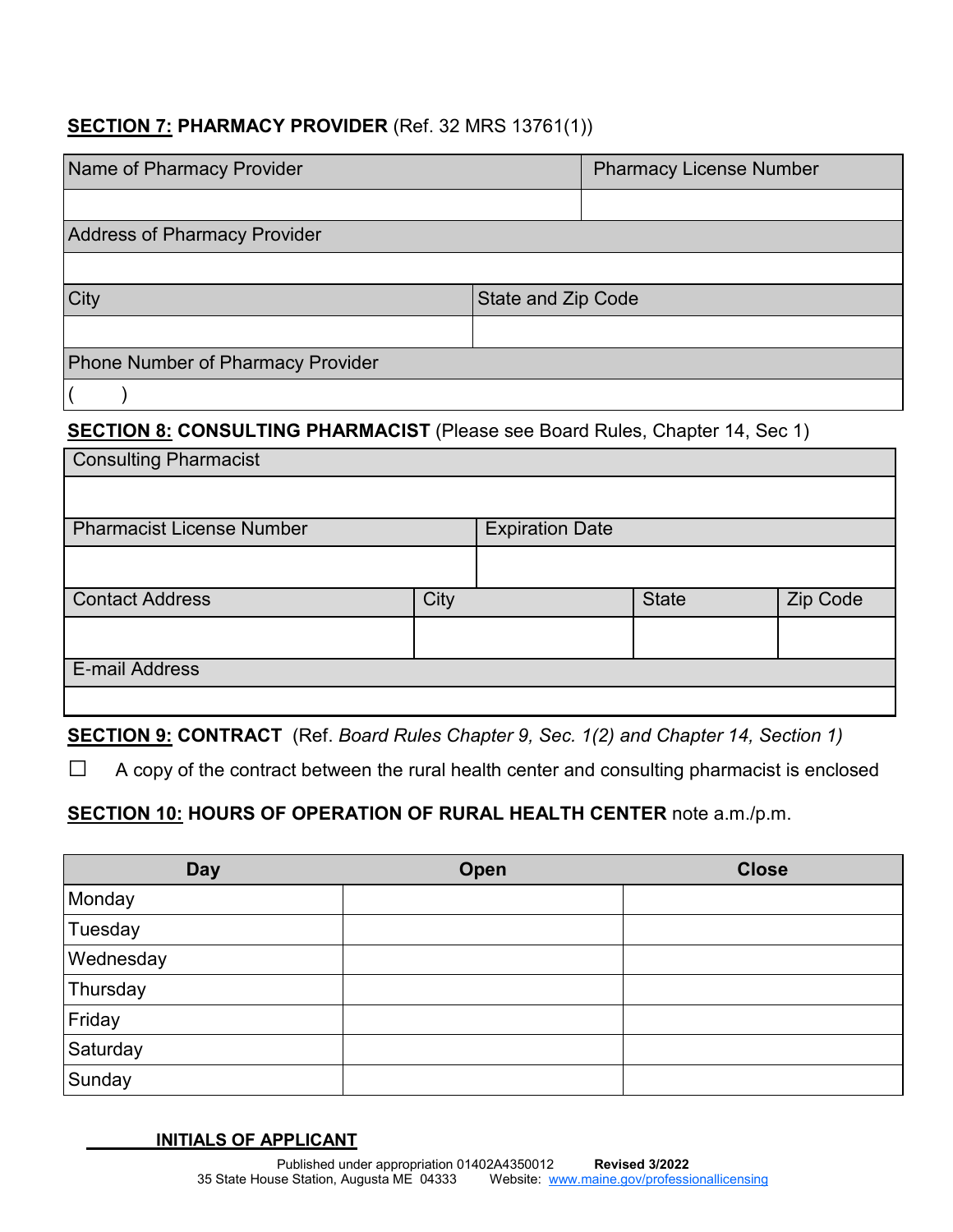#### **SECTION 11: THIS SECTION TO BE COMPLETED BY THE** *Rural Health Center Owner or Officer*

| Have you or has any corporate officers, owners, or the designated officer of this entity <b>ever</b> been<br>convicted of any criminal offense? If yes:<br>1. Provide a detailed explanation in the offender's own words on a separate sheet of paper.<br>2. Attach a copy of the Court Judgment and Decision.<br>3. If a motor vehicle criminal offense, attach a copy of a recent motor vehicle report.                                                                                                                                                                                                                                                                                                                                                                                                                                                                                                                                                                                                                                             | $\Box$ Yes<br>$\Box$ No    |
|-------------------------------------------------------------------------------------------------------------------------------------------------------------------------------------------------------------------------------------------------------------------------------------------------------------------------------------------------------------------------------------------------------------------------------------------------------------------------------------------------------------------------------------------------------------------------------------------------------------------------------------------------------------------------------------------------------------------------------------------------------------------------------------------------------------------------------------------------------------------------------------------------------------------------------------------------------------------------------------------------------------------------------------------------------|----------------------------|
| Has any state or territory of the U.S., province/territory of Canada, or any other jurisdiction ever<br>denied your application for any type of examination, professional license, certificate or<br>registration, or taken any disciplinary action against the license issued to you in that jurisdiction<br>(including, but not limited to, warning, reprimand, fine, suspension, revocation or restrictions in<br>permitted practice, probation with or without monitoring)? If yes:<br>1. List the jurisdiction(s) that denied your license or issued discipline and date of action:<br>State/Jurisdiction_________________________<br>Date and the contract of the contract of the contract of the contract of the contract of the contract of the contract of the contract of the contract of the contract of the contract of the contract of the contract of the c<br>2. Submit a copy of the consent agreement or decision and order for each of the above.<br>Provide a detailed explanation in your own words on a separate sheet of paper. | $\square$ Yes<br>$\Box$ No |
| Has this entity ever been denied registration by the U.S. Drug Enforcement Administration (DEA)<br>or has this entity ever had a DEA Registration modified, restricted, suspended or revoked? Has<br>any state or province denied, restricted, modified, suspended or revoked this entity's state permit<br>to prescribe or dispense controlled substances? If yes:<br>1. DEA action OR Other Entity (Name) _<br>2. Submit a copy of the official action by the entity.<br>3. Provide a detailed explanation in your own words on a separate sheet of paper.                                                                                                                                                                                                                                                                                                                                                                                                                                                                                          | $\Box$ Yes<br>$\Box$ No    |
| Has this entity ever been issued a citation, warning letter or untitled letter by FDA or similar action<br>take by any governmental board?                                                                                                                                                                                                                                                                                                                                                                                                                                                                                                                                                                                                                                                                                                                                                                                                                                                                                                            | $\Box$ Yes<br>$\Box$ No    |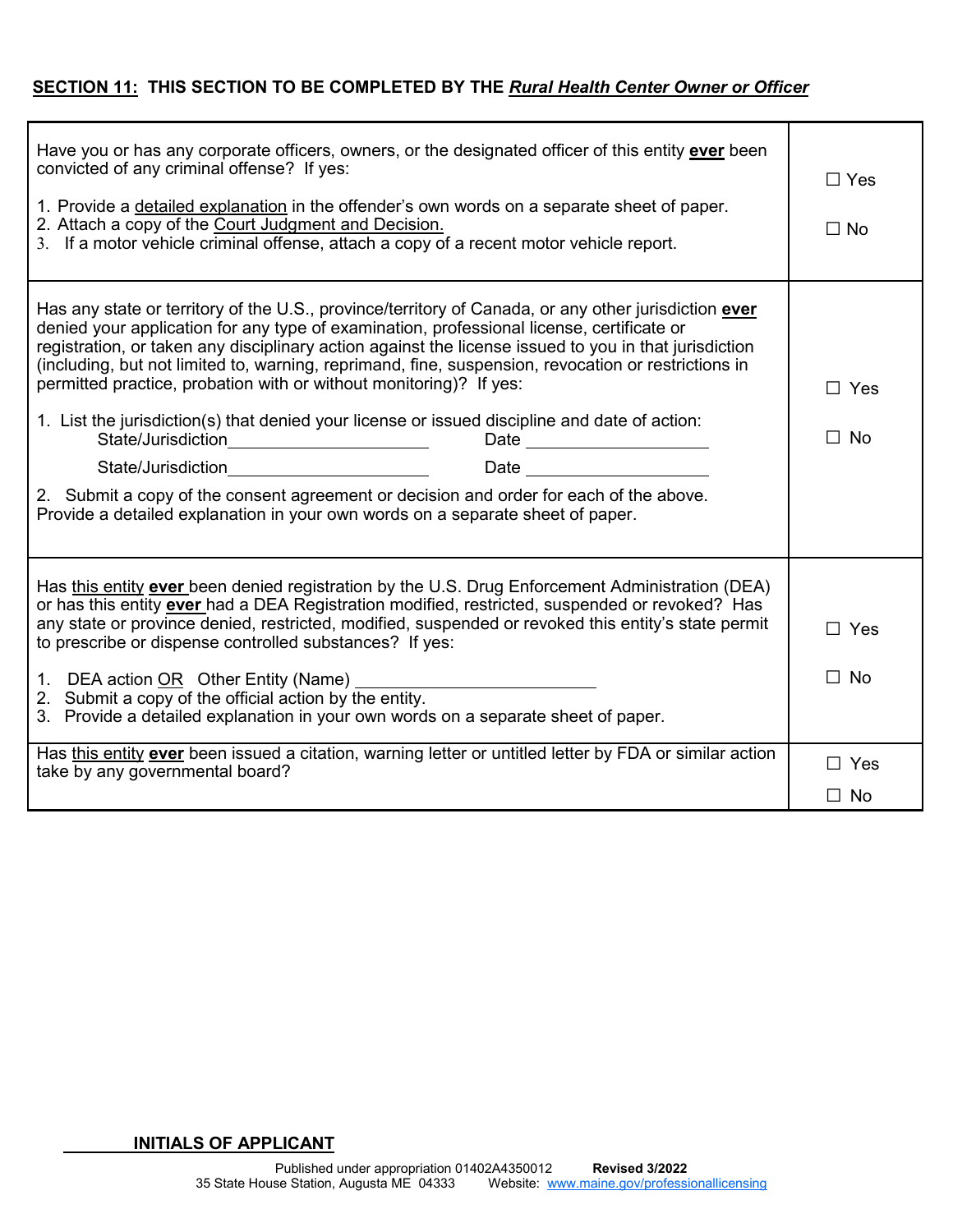#### **SECTION 12: CONSULTING PHARMACIST INFORMATION** *(Must be completed by Consulting Pharmacist)*

Check appropriate response to the questions below. Any YES response must be fully explained by written statement on a separate sheet of paper, signed and dated, and submitted with your application. **CRIMINAL BACKGROUND DISCLOSURE** *NOTE: Failure to disclose criminal convictions may result in denial, fines, suspension and/or revocation of a license.*

| Have you, the Consulting Pharmacist, ever been denied registration by the U.S. Drug Enforcement<br>Administration (DEA) or has this entity ever had a DEA Registration modified, restricted,<br>suspended or revoked? Has any state or province denied, restricted, modified, suspended or<br>revoked this entities state permit to prescribe or dispense controlled substances? If yes:<br>1. DEA action or Other Entity (Name)<br>2. Submit a copy of the official action by the entity.<br>3. Provide a detailed explanation in your own words on a separate sheet of paper. | $\sqcap$ Yes<br>$\Box$ No |
|---------------------------------------------------------------------------------------------------------------------------------------------------------------------------------------------------------------------------------------------------------------------------------------------------------------------------------------------------------------------------------------------------------------------------------------------------------------------------------------------------------------------------------------------------------------------------------|---------------------------|
| Have you, the Consulting Pharmacist, ever received a sanction from Medicare or from a state<br>Medicaid program?                                                                                                                                                                                                                                                                                                                                                                                                                                                                |                           |
| 1. Medicare OR Medicaid Program (State)<br>2. Submit a copy of the official action by the entity.<br>3. Provide a detailed explanation in your own words on a separate sheet of paper.                                                                                                                                                                                                                                                                                                                                                                                          |                           |
| Clarification on programs:<br>Medicare - Health program administered by the United States government for people that are<br>(1) ages 65 or older, (2) under the age of 65 with certain disabilities, and/or (3) all ages with end<br>-stage renal disease.                                                                                                                                                                                                                                                                                                                      | $\Box$ Yes<br>$\Box$ No   |
| Medicaid – Health program administered by the United States government for people with<br>$\bullet$<br>limited incomes.                                                                                                                                                                                                                                                                                                                                                                                                                                                         |                           |
| MaineCare – Health program administered by the State of Maine with similar eligibility<br>$\bullet$<br>requirements as Medicaid.                                                                                                                                                                                                                                                                                                                                                                                                                                                |                           |
| Have you, the Consulting Pharmacist, ever been convicted by any court of any crime? If yes,<br>enclose a detailed description of what happened (including dates) and a copy of the court<br>judgment.                                                                                                                                                                                                                                                                                                                                                                           | $\Box$ Yes<br>$\Box$ No   |
| Has any jurisdiction ever taken disciplinary action against any professional license you, the Con-<br>sulting Pharmacist, hold or have held, or denied your application for licensure? If yes, enclose a<br>detailed explanation and copies of all documents.                                                                                                                                                                                                                                                                                                                   | $\Box$ Yes<br>$\Box$ No   |
| Has the consultant pharmacist <b>ever</b> been issued a citation, warning letter or untitled letter by FDA<br>or similar action take by any governmental board?                                                                                                                                                                                                                                                                                                                                                                                                                 | $\Box$ Yes<br>$\Box$ No   |

| Name of Licensed Consulting Pharmacist (print legibly) | License number |
|--------------------------------------------------------|----------------|
|                                                        |                |
| Signature of Licensed Consulting Pharmacist            | Date           |
|                                                        |                |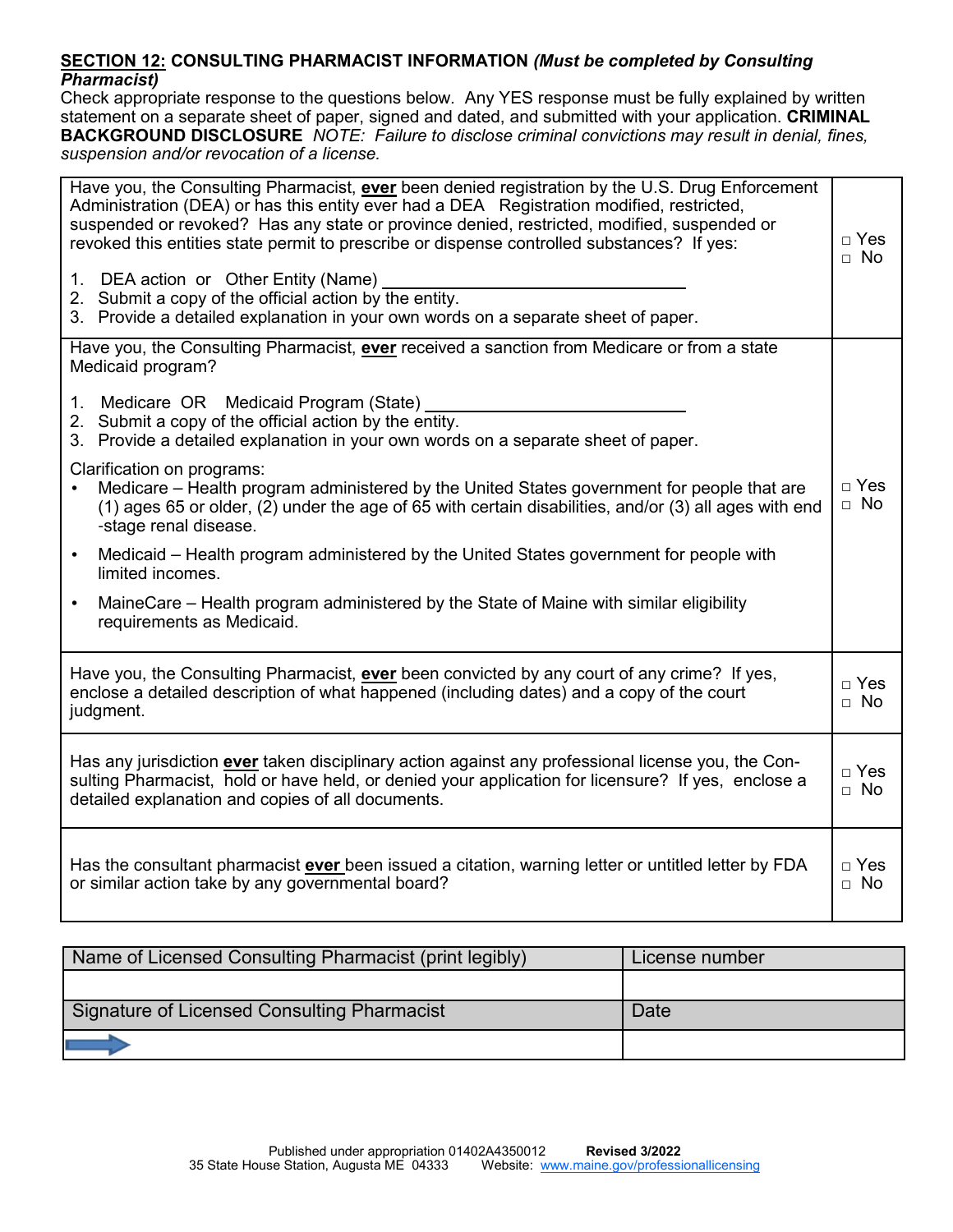## **SECTION 13: FLOOR PLAN**

#### A. **Floor Plan of Rural Health Center**

Scaled drawing and floor plan of the pharmacy which details the usage of each area. Please limit the copy of the floor plan to an 8"x11" or 8"x14" paper size if possible. (See Board Rules, Chapter 9, Section 1(4))

#### *Alert for future alteration of the prescription filling area.*

Pursuant to Board Rules, Chapter 9, Section 5, a rural health center may not alter the physical dimension of the prescription filling area or add or change the doors, windows or other means of access to the prescription filling area prior to receiving approval from the board. The pharmacy shall provide a scaled drawing of the proposed alteration at the time it requests approval.

#### **SECTION 14: STORAGE AND SECURITY**

Pursuant to Board Rules, Chapter 14, Section 4, "a rural health center shall ensure the security of drugs at all times. A rural health center shall keep drugs in a locked storage area during non-business hours. A rural health center that provides pharmacy services must be protected by an alarm system."

- $\Box$  Submit documentation to demonstrate compliance with the storage and security requirements; or
- $\Box$  For good cause shown, the board may waive the storage and security requirements. Please submit your request in writing for consideration.

#### **SECTION 15: NOTICES**

#### **Please Note:**

Pursuant to 10 MRS §8003-G - any change in name, address, email address, criminal convictions, disciplinary actions, or any material change set forth in your original application for licensure must be reported to the Office within 10 days.

You can access this Law for your review at: http://www.mainelegislature.org/legis/statutes/10/title10ch901sec0.html